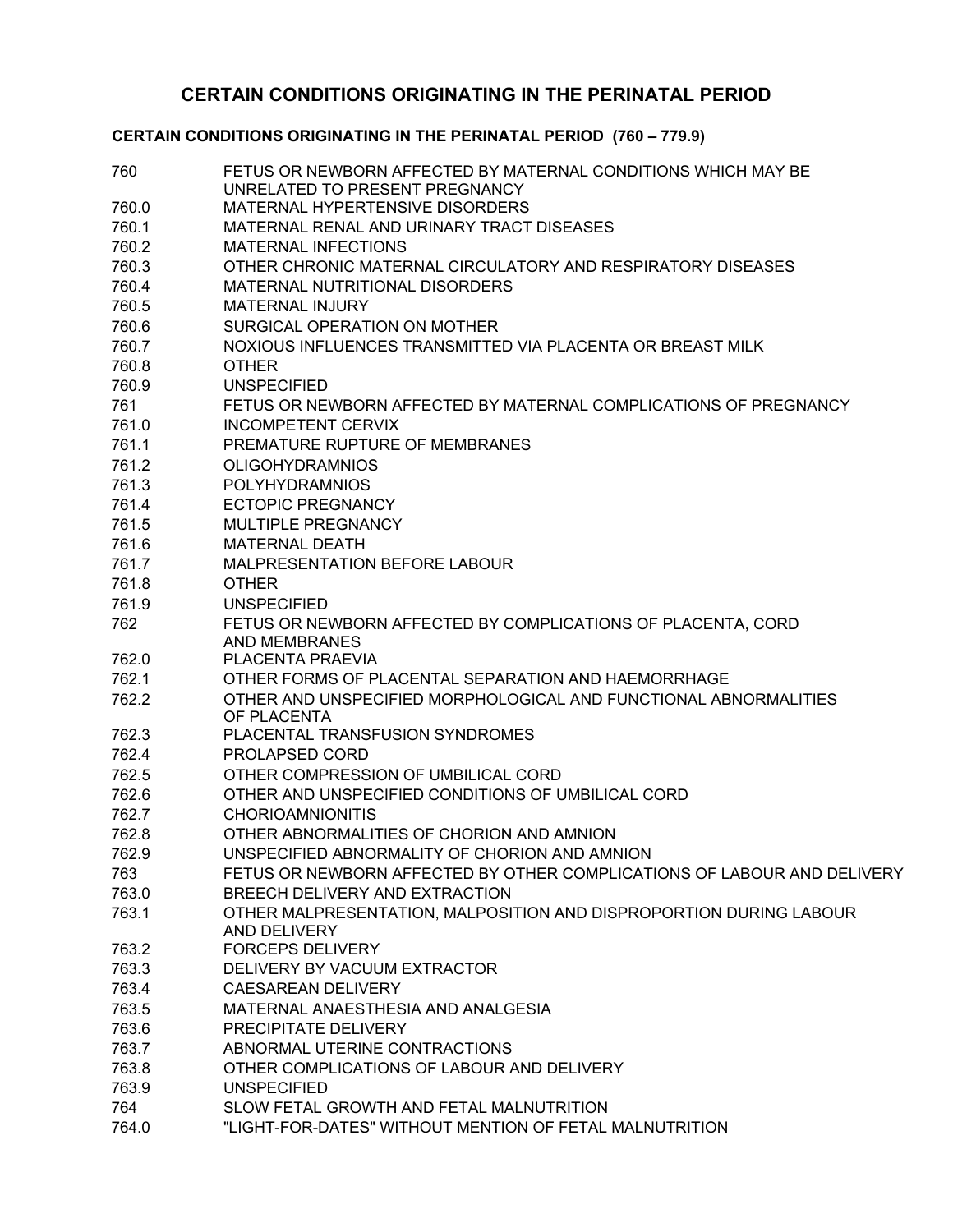| 764.1 | "LIGHT-FOR-DATES" WITH SIGNS OF FETAL MALNUTRITION                    |
|-------|-----------------------------------------------------------------------|
| 764.2 | FETAL MALNUTRITION WITHOUT MENTION OF "LIGHT-FOR-DATES"               |
| 764.9 | FETAL GROWTH RETARDATION, UNSPECIFIED                                 |
| 765   | DISORDERS RELATING TO SHORT GESTATION AND UNSPECIFIED LOW BIRTHWEIGHT |
| 765.0 | <b>EXTREME IMMATURITY</b>                                             |
| 765.1 | OTHER PRETERM INFANTS                                                 |
| 766   | DISORDERS RELATING TO LONG GESTATION AND HIGH BIRTHWEIGHT             |
| 766.0 | <b>EXCEPTIONALLY LARGE BABY</b>                                       |
| 766.1 | OTHER "HEAVY-FOR-DATES" INFANTS                                       |
| 766.2 | POST-TERM INFANT, NOT "HEAVY-FOR-DATES"                               |
| 767   | <b>BIRTH TRAUMA</b>                                                   |
| 767.0 | SUBDURAL AND CEREBRAL HAEMORRHAGE                                     |
| 767.1 | <b>INJURIES TO SCALP</b>                                              |
| 767.2 |                                                                       |
|       | <b>FRACTURE OF CLAVICLE</b>                                           |
| 767.3 | OTHER INJURIES TO SKELETON                                            |
| 767.4 | INJURY TO SPINE AND SPINAL CORD                                       |
| 767.5 | <b>FACIAL NERVE INJURY</b>                                            |
| 767.6 | <b>INJURY TO BRACHIAL PLEXUS</b>                                      |
| 767.7 | OTHER CRANIAL AND PERIPHERAL NERVE INJURIES                           |
| 767.8 | <b>OTHER</b>                                                          |
| 767.9 | <b>UNSPECIFIED</b>                                                    |
| 768   | INTRAUTERINE HYPOXIA AND BIRTH ASPHYXIA                               |
| 768.0 | FETAL DEATH FROM ASPHYXIA OR ANOXIA BEFORE ONSET OF LABOUR OR         |
|       | AT UNSPECIFIED TIME                                                   |
| 768.1 | FETAL DEATH FROM ASPHYXIA OR ANOXIA DURING LABOUR                     |
| 768.2 | FETAL DISTRESS BEFORE ONSET OF LABOUR, IN LIVEBORN INFANT             |
| 768.3 | FETAL DISTRESS FIRST NOTED DURING LABOUR, IN LIVEBORN INFANT          |
| 768.4 | FETAL DISTRESS, UNSPECIFIED, IN LIVEBORN INFANT                       |
| 768.5 | SEVERE BIRTH ASPHYXIA                                                 |
| 768.6 | MILD OR MODERATE BIRTH ASPHYXIA                                       |
| 768.9 | UNSPECIFIED BIRTH ASPHYXIA IN LIVEBORN INFANT                         |
| 769   | <b>RESPIRATORY DISTRESS SYNDROME</b>                                  |
| 770   | OTHER RESPIRATORY CONDITIONS OF FETUS AND NEWBORN                     |
| 770.0 | <b>CONGENITAL PNEUMONIA</b>                                           |
| 770.1 | MASSIVE ASPIRATION SYNDROME                                           |
| 770.2 | INTERSTITIAL EMPHYSEMA AND RELATED CONDITIONS                         |
| 770.3 | PULMONARY HAEMORRHAGE                                                 |
| 770.4 | PRIMARY ATELECTASIS                                                   |
| 770.5 | OTHER AND UNSPECIFIED ATELECTASIS                                     |
| 770.6 | TRANSITORY TACHYPNOEA OF NEWBORN                                      |
| 770.7 | CHRONIC RESPIRATORY DISEASE ARISING IN THE PERINATAL PERIOD           |
| 770.8 | OTHER RESPIRATORY PROBLEMS AFTER BIRTH                                |
| 770.9 | <b>UNSPECIFIED</b>                                                    |
| 771   | <b>INFECTIONS SPECIFIC TO THE PERINATAL PERIOD</b>                    |
| 771.0 | <b>CONGENITAL RUBELLA</b>                                             |
| 771.1 | CONGENITAL CYTOMEGALOVIRUS INFECTION                                  |
| 771.2 | OTHER CONGENITAL INFECTIONS                                           |
| 771.3 | <b>TETANUS NEONATORUM</b>                                             |
| 771.4 | <b>OMPHALITIS OF NEWBORN</b>                                          |
| 771.5 | NEONATAL INFECTIVE MASTITIS                                           |
| 771.6 | NEONATAL CONJUNCTIVITIS AND DACRYOCYSTITIS                            |
| 771.7 | NEONATAL CANDIDA INFECTION                                            |
| 771.8 | OTHER INFECTION SPECIFIC TO THE PERINATAL PERIOD                      |
|       |                                                                       |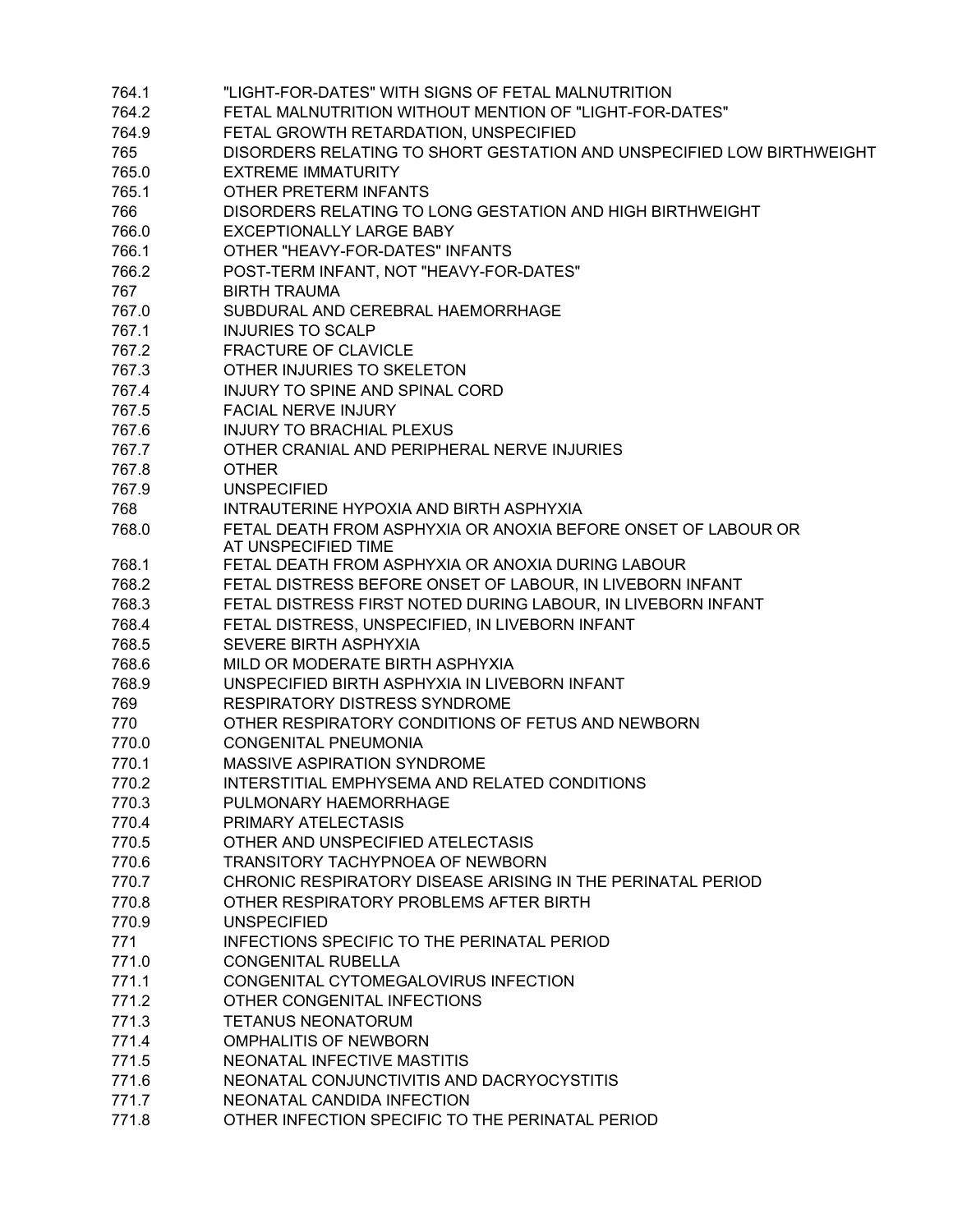| 772   | FETAL AND NEONATAL HAEMORRHAGE                                         |
|-------|------------------------------------------------------------------------|
| 772.0 | FETAL BLOOD LOSS                                                       |
| 772.1 | INTRAVENTRICULAR HAEMORRHAGE                                           |
| 772.2 | SUBARACHNOID HAEMORRHAGE                                               |
| 772.3 | UMBILICAL HAEMORRHAGE AFTER BIRTH                                      |
| 772.4 | <b>GASTROINTESTINAL HAEMORRHAGE</b>                                    |
| 772.5 | ADRENAL HAEMORRHAGE                                                    |
| 772.6 | <b>CUTANEOUS HAEMORRHAGE</b>                                           |
| 772.8 | <b>OTHER</b>                                                           |
| 772.9 | <b>UNSPECIFIED</b>                                                     |
| 773   | HAEMOLYTIC DISEASE OF FETUS OR NEWBORN, DUE TO ISOIMMUNIZATION         |
| 773.0 | HAEMOLYTIC DISEASE DUE TO RH ISOIMMUNIZATION                           |
| 773.1 | HAEMOLYTIC DISEASE DUE TO ABO ISOIMMUNIZATION                          |
| 773.2 | HAEMOLYTIC DISEASE DUE TO OTHER AND UNSPECIFIED ISOIMMUNIZATION        |
|       | HYDROPS FETALIS DUE TO ISOIMMUNIZATION                                 |
| 773.3 | KERNICTERUS DUE TO ISOIMMUNIZATION                                     |
| 773.4 |                                                                        |
| 773.5 | LATE ANAEMIA DUE TO ISOIMMUNIZATION                                    |
| 774   | OTHER PERINATAL JAUNDICE                                               |
| 774.0 | PERINATAL JAUNDICE FROM HEREDITARY HAEMOLYTIC ANAEMIAS                 |
| 774.1 | PERINATAL JAUNDICE FROM OTHER EXCESSIVE HAEMOLYSIS                     |
| 774.2 | NEONATAL JAUNDICE ASSOCIATED WITH PRETERM DELIVERY                     |
| 774.3 | NEONATAL JAUNDICE DUE TO DELAYED CONJUGATION FROM OTHER CAUSES         |
| 774.4 | PERINATAL JAUNDICE DUE TO HEPATOCELLULAR DAMAGE                        |
| 774.5 | PERINATAL JAUNDICE FROM OTHER CAUSES                                   |
| 774.6 | UNSPECIFIED FETAL AND NEONATAL JAUNDICE                                |
| 774.7 | KERNICTERUS NOT DUE TO ISOIMMUNIZATION                                 |
| 775   | ENDOCRINE AND METABOLIC DISTURBANCES SPECIFIC TO THE FETUS AND NEWBORN |
| 775.0 | SYNDROME OF "INFANT OF A DIABETIC MOTHER"                              |
| 775.1 | NEONATAL DIABETES MELLITUS                                             |
| 775.2 | NEONATAL MYASTHENIA GRAVIS                                             |
| 775.3 | NEONATAL THYROTOXICOSIS                                                |
| 775.4 | HYPOCALCAEMIA AND HYPOMAGNESAEMIA OF NEWBORN                           |
| 775.5 | OTHER TRANSITORY NEONATAL ELECTROLYTE DISTURBANCES                     |
| 775.6 | NEONATAL HYPOGLYCAEMIA                                                 |
| 775.7 | LATE METABOLIC ACIDOSIS OF NEWBORN                                     |
| 775.8 | OTHER TRANSITORY NEONATAL ENDOCRINE AND METABOLIC DISTURBANCES         |
| 775.9 | <b>UNSPECIFIED</b>                                                     |
| 776   | HAEMATOLOGICAL DISORDERS OF FETUS AND NEWBORN                          |
| 776.0 | HAEMORRHAGIC DISEASE OF NEWBORN                                        |
| 776.1 | TRANSIENT NEONATAL THROMBOCYTOPENIA                                    |
| 776.2 | DISSEMINATED INTRAVASCULAR COAGULATION IN NEWBORN                      |
| 776.3 | OTHER TRANSIENT NEONATAL DISORDERS OF COAGULATION                      |
| 776.4 | POLYCYTHAEMIA NEONATORUM                                               |
| 776.5 | <b>CONGENITAL ANAEMIA</b>                                              |
| 776.6 | <b>ANAEMIA OF PREMATURITY</b>                                          |
| 776.7 | TRANSIENT NEONATAL NEUTROPENIA                                         |
| 776.8 | OTHER SPECIFIED TRANSIENT HAEMATOLOGICAL DISORDERS                     |
|       |                                                                        |
| 776.9 | <b>UNSPECIFIED</b>                                                     |
| 777   | PERINATAL DISORDERS OF DIGESTIVE SYSTEM                                |
| 777.0 | <b>MECONIUM ILEUS</b>                                                  |
| 777.1 | OTHER MECONIUM OBSTRUCTION                                             |
| 777.2 | INTESTINAL OBSTRUCTION DUE TO INSPISSATED MILK                         |
| 777.3 | HAEMATEMESIS AND MELAENA DUE TO SWALLOWED MATERNAL BLOOD               |